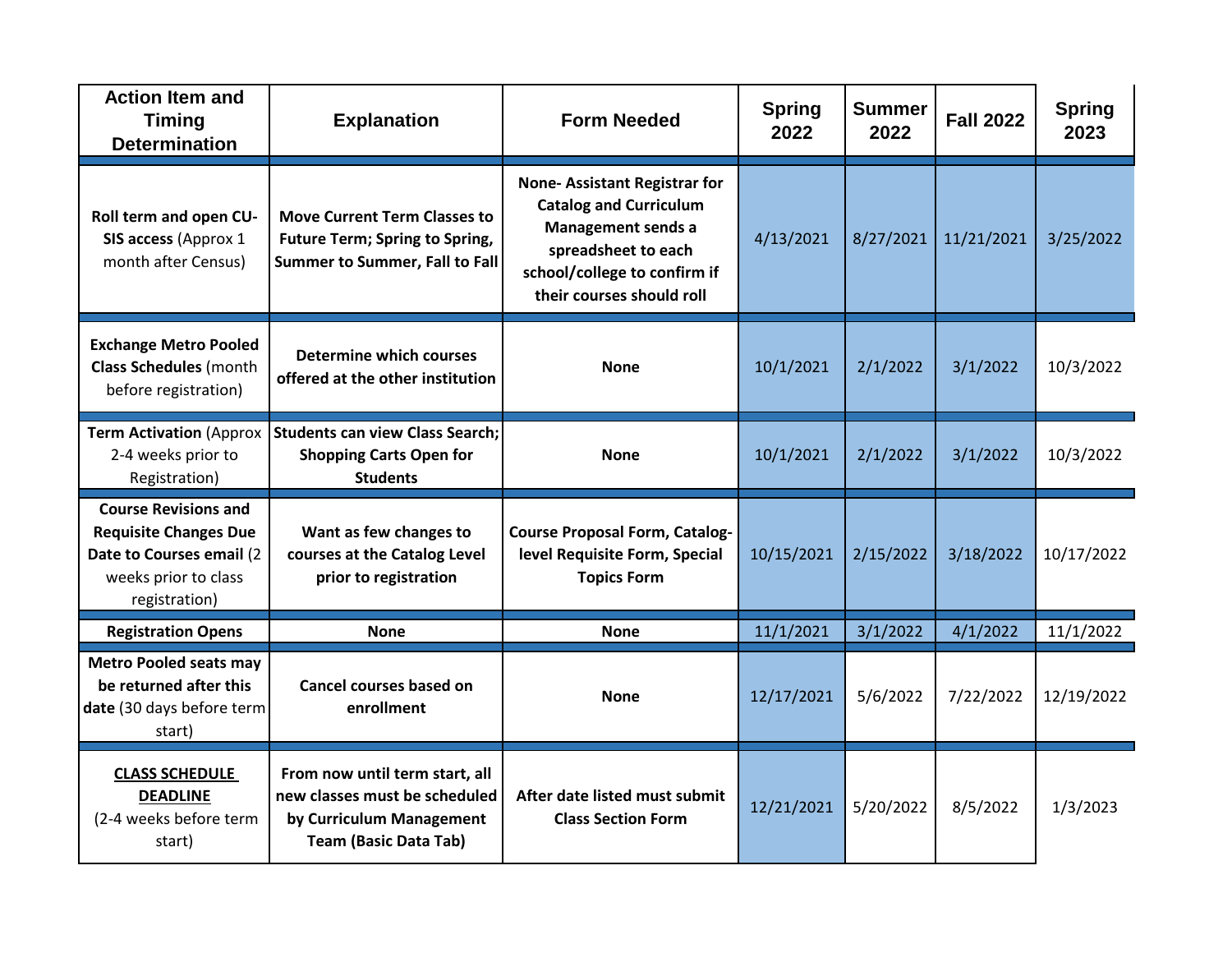| <b>Action Item and</b><br><b>Timing</b><br><b>Determination</b>                                    | <b>Explanation</b>                                                                                                                                                  | <b>Form Needed</b>                                                                                                                                                                        | <b>Spring</b><br>2022 | <b>Summer</b><br>2022  | <b>Fall 2022</b> | <b>Spring</b><br>2023 |
|----------------------------------------------------------------------------------------------------|---------------------------------------------------------------------------------------------------------------------------------------------------------------------|-------------------------------------------------------------------------------------------------------------------------------------------------------------------------------------------|-----------------------|------------------------|------------------|-----------------------|
| Late Add Prep (2 Weeks<br>before term start)                                                       | <b>Can view in Maintain Schedule</b><br>of Classes to see if course<br>sections have Instructor or<br>Dept Consent already listed on<br>class                       | <b>None-Assistant Registrar for</b><br><b>Catalog and Curriculum</b><br><b>Management sends a</b><br>spreadsheet to each<br>school/college to confirm which<br>courses need consent added | 1/4/2022              | N/A                    | 8/8/2022         | 1/3/2023              |
| <b>Term Start</b>                                                                                  | <b>Classes Start</b>                                                                                                                                                | <b>None</b>                                                                                                                                                                               | 1/18/2022             | $5/16/22$ &<br>6/6/22  | 8/22/2022        | 1/17/2023             |
| <b>Late Add Instructor</b><br><b>Consent Lists Due</b><br>(Wednesday before Week<br>2)             | <b>Can view in Maintain Schedule</b><br>of Classes to see if course<br>sections have Instructor or<br>Dept Consent already listed on<br>class                       | <b>None-Assistant Registrar for</b><br><b>Catalog and Curriculum</b><br><b>Management sends a</b><br>spreadsheet to each<br>school/college to confirm which<br>courses need consent added | 1/19/2022             | N/A                    | 8/24/2022        | 1/18/2023             |
| <b>Waitlist Purged</b><br>(Monday Morning of<br>Week 2)                                            |                                                                                                                                                                     | None                                                                                                                                                                                      | 1/24/2022             | $5/18/22$ &<br>6/10/22 | 8/29/2022        | 1/23/2023             |
| <b>CU-SIS Access Closes for</b><br>the Enrollment Control<br><b>Tab/Combined Table</b><br>(census) | From now until the term ends,<br>class cancellations and<br>enrollment capacity<br>adjustments can only be<br>processed by the Curriculum<br><b>Management Team</b> | After date listed must submit<br><b>Class Section Form</b>                                                                                                                                | 2/2/2022              | 6/14/2022              | 9/7/2022         | 2/1/2023              |